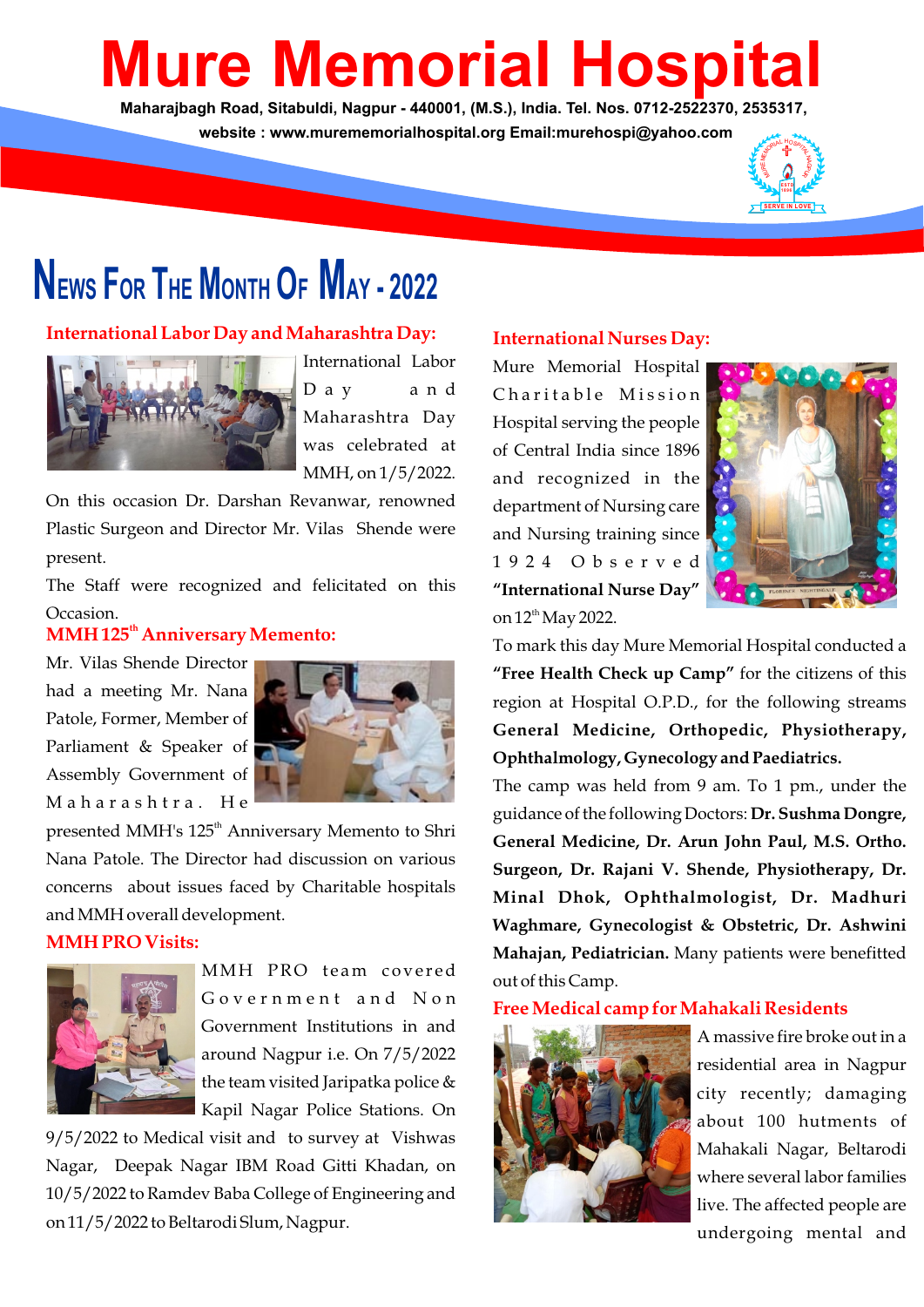physical trauma. Mure Memorial Hospital, who is serving the needy people of Nagpur since 1896 stood to manmade calamity where 100 huts have been gutted in the fire,



with the basic motto "To Serve in Love".

On 19<sup>th</sup> May 2022, a dedicated team of Mure Memorial Hospital conducted a Free Medical Camp at Mahakali Nagar, Nagpur. The main objective of conducting this camp was to lower the emotional turmoil of the inmates who has lost all their belongings, which they were once a part of their memories. The MMH Doctor Dr. Joel, Sr. Prathibha Bhange, and Nursing Students spoke with the inmates and their children and they medically checked them. The inmates were given free medicine and eatables. Orthopedic and ECG patients were asked to come to hospital for further treatment.

The Social Work Students counseled them, and aware them i.e. how to get immediate relief from different Government agencies.

### **Innovation in Nursing and Midwifery Education & Research (Part I) Introduction:**

Nurses across the globe are coming together to share their experiences in education and research. This manuscript will focus on innovations in Nursing and Midwifery education and research .

## **Innovation in Nursing and Midwifery Education**

In South Africa, currently, all professions are using Information Communication Technology (ICT) to promote innovations in teaching and learning at higher educational institutions. ICT provides a plat- form for flexible learning and is transforming the  $21<sup>st</sup>$ century learning environment. There is a need for the Nursing and Midwifery profession to use ICT and in order to provide evidence based care, and ac- quire new skills to function efficiently in high impact technology environments. In higher educational institutions it has become evident that the use of ICT is necessary to accommodate the  $21<sup>st</sup>$ century learners, who are digital citizens, requiring different pedagogical methods. These learners thrive and acquire knowledge using visual technology and words rather than the traditional methods of words alone. Innovative initiatives described be- low include: blended learning, massive open online courses, simulation and embracing technology in a community oriented, primary care outreach program design.

#### **Blended Learning**

Nursing schools are now introducing innovations in teaching and learning by incorporating a blended learning environment. This blended learning intervention consists of the assimilation of classroom learning and online learning. Online learning occurs in different models. Blended learning stimulates crit- ical thinking skills and innovative ideas among students; thus enhancing the students' learning abilities and equips the students

with innovational concepts and creative skills sets. ICT promotes discovery methods of teaching and learning which enables learners to be actively en- gaged in the relevant